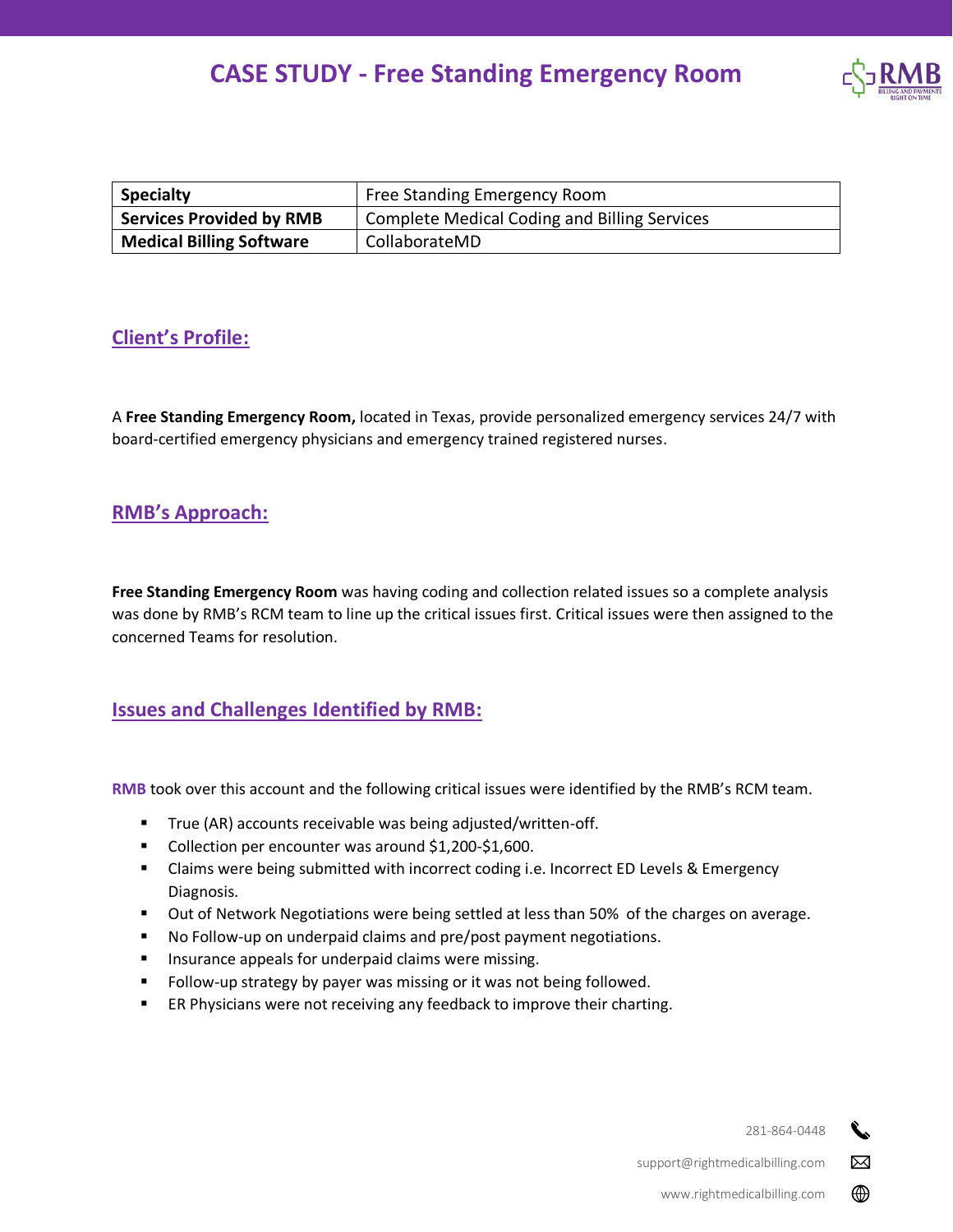

## **Solutions:**

#### **i- Coding Review and Chart Auditing**

RMB Accounts Receivable Recovery team analyzed the total AR to prioritize the claims that could be resolved within the timely filing limit, but a coding review and chart auditing was the primary thing to be done before AR recovery.

RMB coding team reviewed the charges and charts to highlight the coding errors and chart related issues. Coding review was sent to RCM team to establish a strategy for AR recovery, Denials Management, Out of network Negotiation and Appeals.

#### **ii- Accounts Receivable Recovery**

Our RCM follow-up team worked on all unpaid and underpaid claims to get the actual status.

All claims were then distributed to different teams for corrections, pre/post payment negotiation and appeals.

Unpaid claims due to incorrect ED levels, principal and non-emergent diagnosis were sent back for repprocessiing.

Claims with incorrect adjustments were identified and sent back for reprocessing and additional payment.



The collections ratio was improved from 18% to 45% within 3 months.

281-864-0448

 $\boxtimes$ 

⊕

support@rightmedicalbilling.com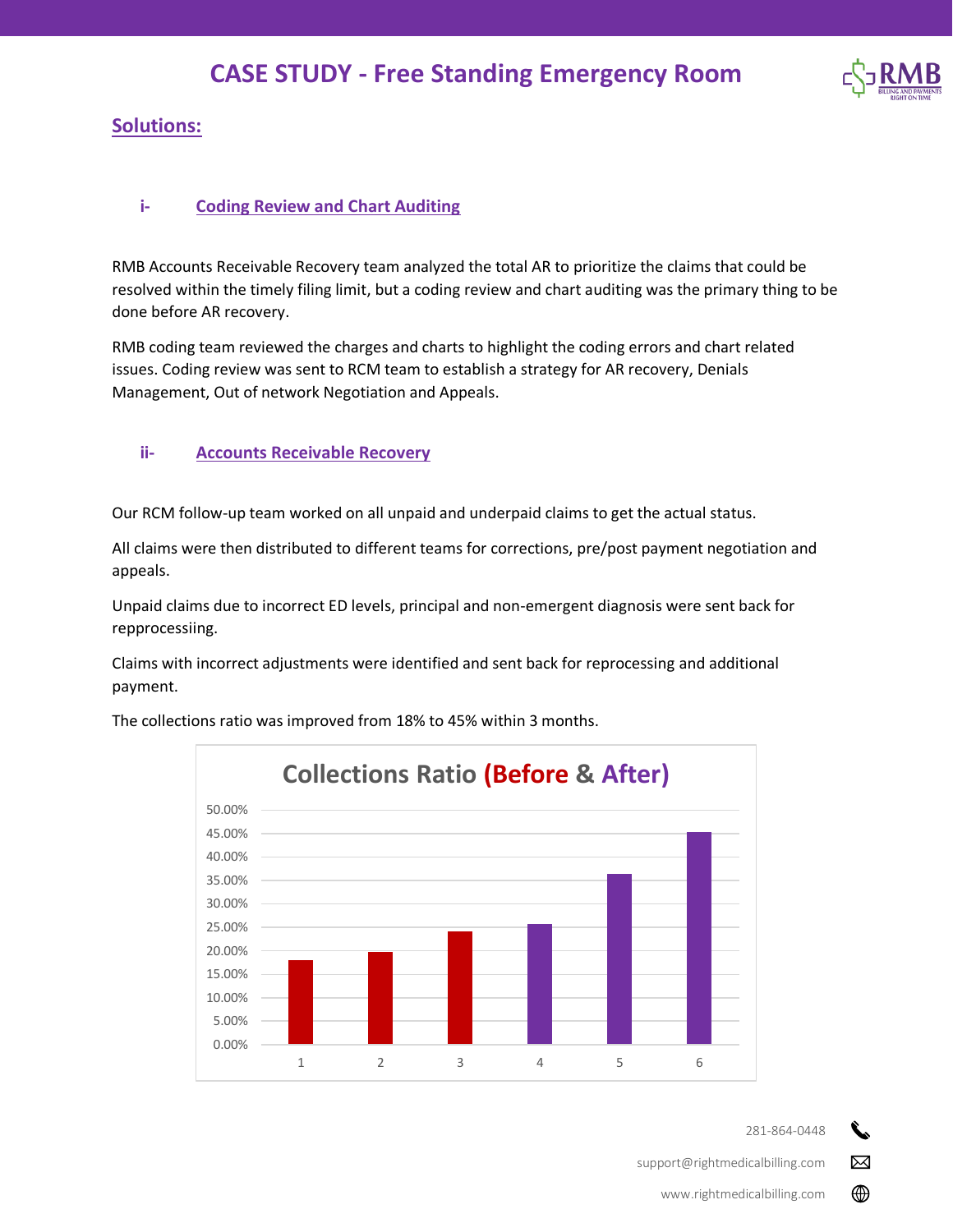

### **iii- Out of Network Negotiations**

Our negotiation team reviewed all the out of network claims, any agreements with third party negotiation companies i.e. Multiplan, Viant, HRGI, Zelis, GCS etc, previous negotiaton strategy, acceptance & settlement rates and payer mix.

Agreements with third party negotiation companies were renegotiated.

RMB negotiation team utilized RMB database for out of network claims to re-open and send counter offers for under-paid and under-settled claims.

Negotiations were categorized based on the payer types and funding options.

Out of network negotiations settlement avg % was improved from 45% to 70% of the charges.





 $\boxtimes$ 

⊕

support@rightmedicalbilling.com

www.rightmedicalbilling.com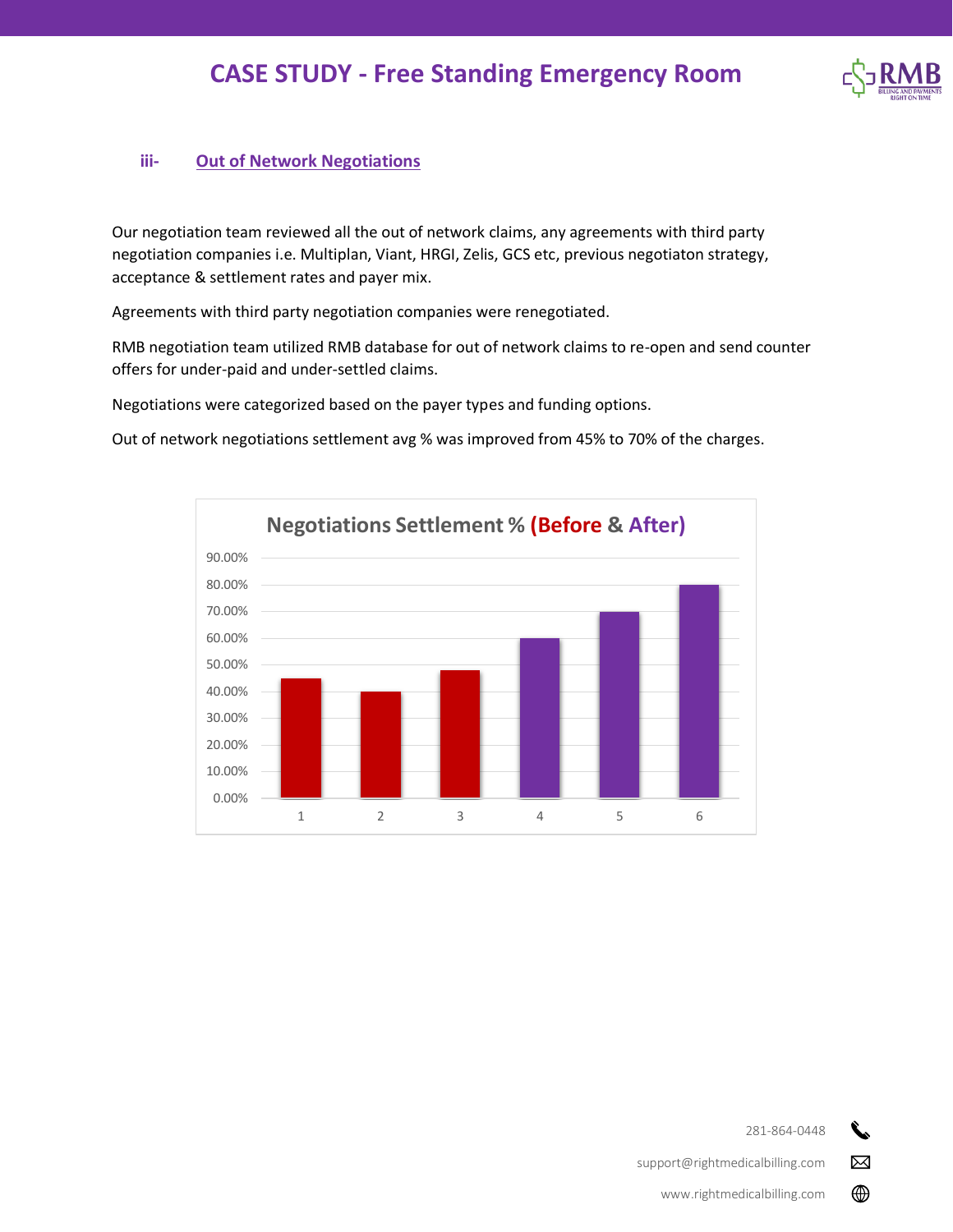

### **iv- Follow-up & Insurance Appeals on Underpaid claims**

After reviewing the previous follow-up and out of network negotiation strategy, Our RCM team came with a more robust strategy to collect the maximum amount from ER claims.

Our RCM team utilized RMB database for out of network claims, to assign a category to each payer based on their reimbursement trends, out of network benefits, fudning options, pre & post payment negotiation policies, acceptance & settlement rates.

According to the new strategy, Follow-up team worked aggressively on all the claims and then claims were assigned to the negotiation and appeals team for further settlements.

Negotiation team categorized the payers based on pre & post payment negotiation policies and negotiated the claims accordingly.

All underpaid and denied claims from payers with no negotiation policy were appealed based on the payer category decied by RCM team.

Ultimately, collection per encounter was improved from \$1,200 to \$2,300 on average with more than \$3,000 per encounter for commercial payers.